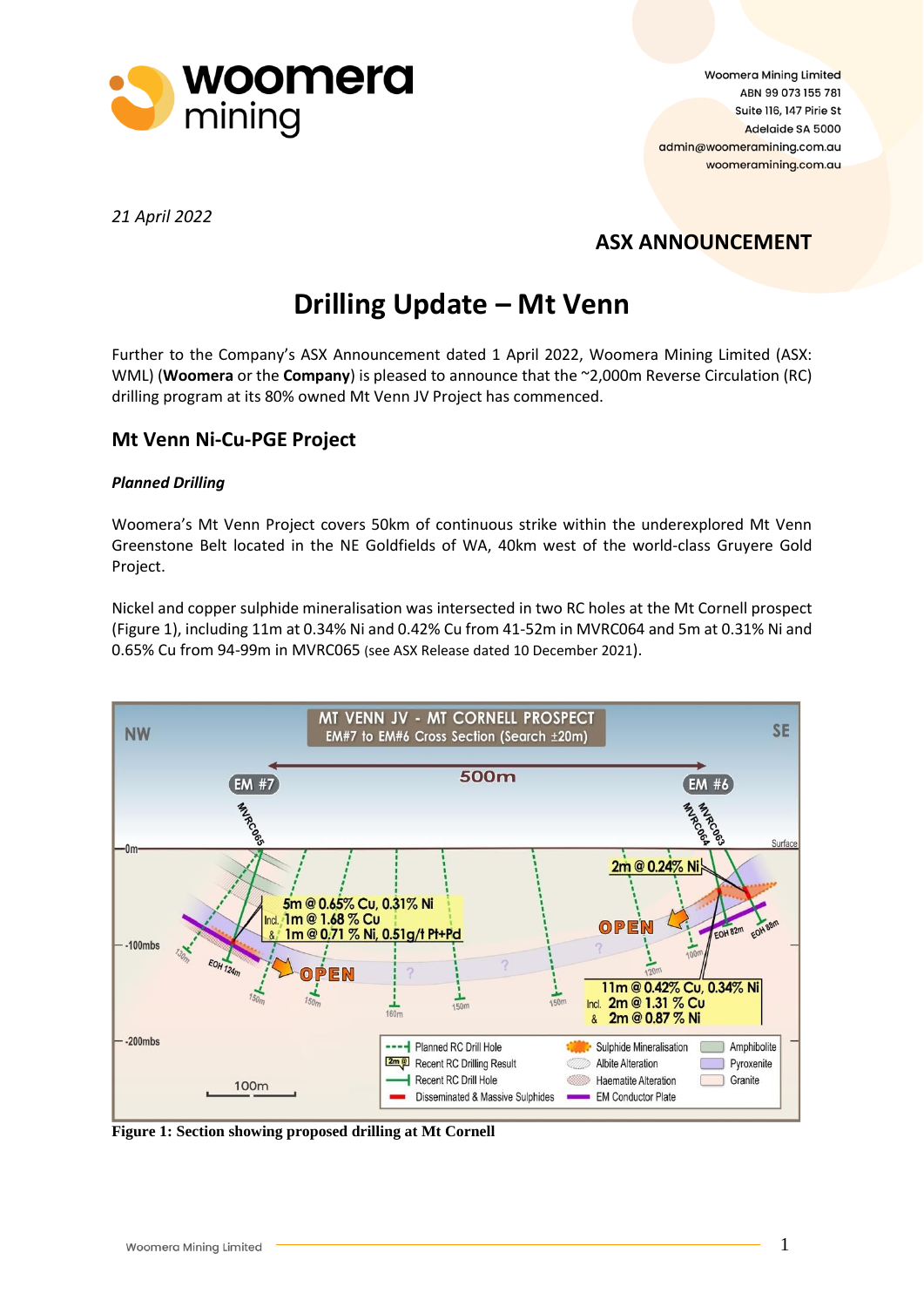



The ~2,000m infill drilling program is designed to test for thick, high grade extensions of the previously reported disseminated and massive Ni-Cu sulphide mineralisation including a potentially 500m-long mineralised strike between the three holes.

This ASX announcement has been approved and authorised for release by the Board of Woomera Mining Ltd.

#### *For further information please contact:*

| <b>Ian Gordon</b>      | <b>Luke Forrestal (Media Relations)</b> |
|------------------------|-----------------------------------------|
| Chairman               | Director, Financial Communications      |
| Woomera Mining Limited | <b>GRA Partners</b>                     |
| + 61 477 306 669       | +61 411 479 144                         |

**Duncan Gordon (Investor Relations)** Executive Director Adelaide Equity Partners + 61 404 006 444

#### **About Woomera Mining Limited**

Woomera Mining Limited is a focussed mineral explorer. The Company is exploring for battery metals (lithium nickel, copper + PGE's) and gold in the Yilgarn and Pilbara Cratons of Western Australia plus the Musgrave Province in South Australia along with copper-gold mineralisation in the Gawler Craton of South Australia.

#### **COMPETENT PERSONS STATEMENT**

The exploration results reported herein, insofar as they relate to mineralisation, are based on information compiled by Mr Kevin Seymour. Mr Seymour is the Principal of Seymour Rock Consulting Pty Ltd and is a Member of the AusIMM and AIG with over thirty years of experience in the field of activity being reported. Mr Seymour is a shareholder of Woomera Mining Limited and in his capacity as a Consulting Geologist to Woomera Mining Limited has sufficient experience which is relevant to the styles of mineralisation and types of deposits under under consideration and to the activity that he is undertaking to qualify as a Competent Person as defined in the 2012 Edition of the 'Australasian Code for Reporting of Exploration Results, Mineral Resources and Ore Reserves' relating to the reporting of Exploration Results. Mr Seymour consents to the inclusion in the report of matters based on his information in the form and context in which it appears.

#### **FORWARD LOOKING STATEMENTS**

Certain statements in this document are or maybe "forward-looking statements" and represent Woomera's intentions, projections, expectations or beliefs concerning among other things, future exploration activities. The projections, estimates and beliefs contained in such forward-looking statements necessarily involve known and unknown risks, uncertainties and other factors, many of which are beyond the control of Woomera, and which may cause Woomera's actual performance in future periods to differ materially from any express or implied estimates or projections. Nothing in this document is a promise or representation as to the future. Statements or assumptions in this document as to future matters may prove to be incorrect and differences may be material. Woomera does not make any representation or warranty as to the accuracy of such statements or assumptions.